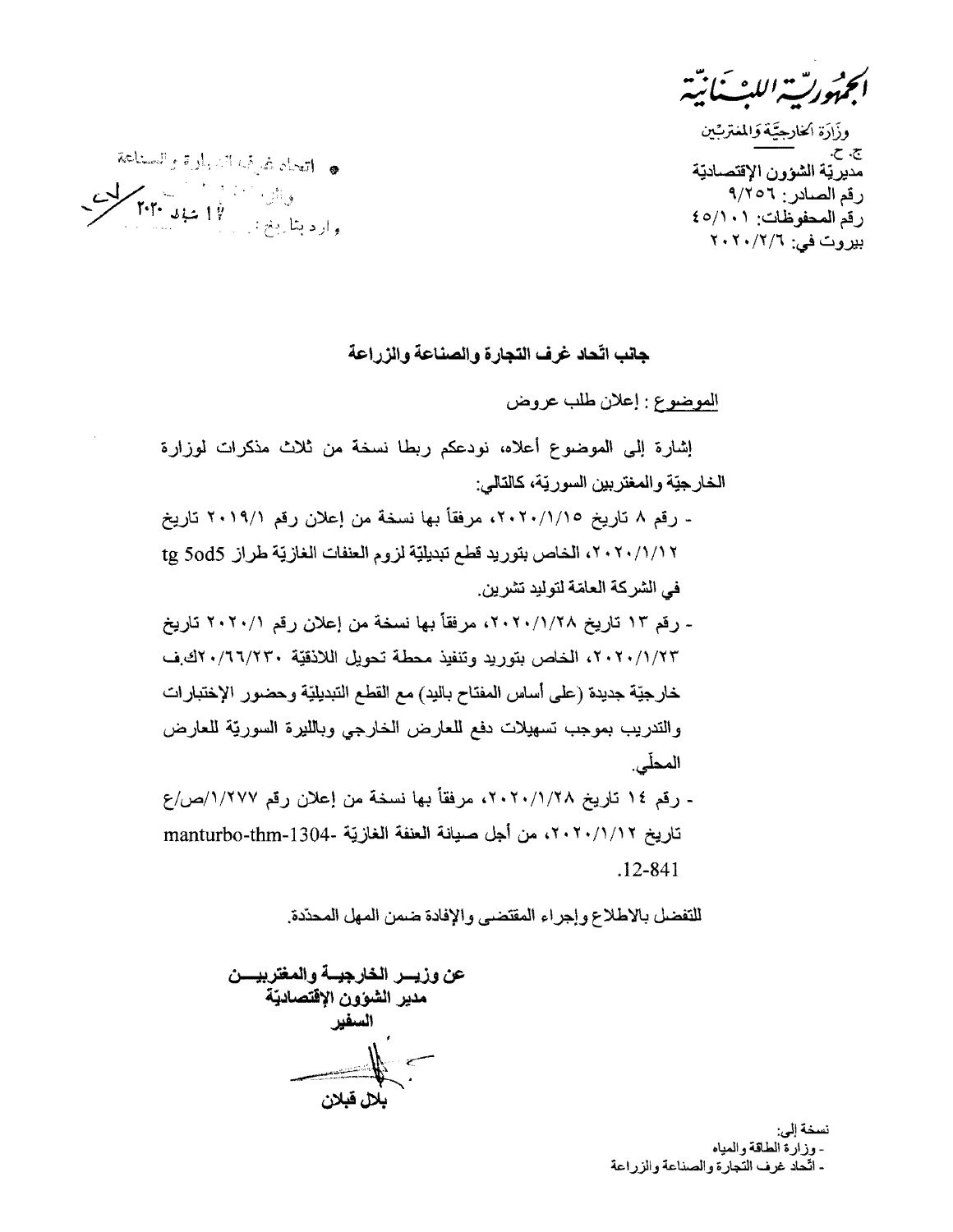سفارة لبنان الرقم: ٩/٦٨ التاريخ: ٢٠/١/٢٩



 $C_0$  o 9  $\sqrt{ }$  $v_{\mathcal{L}}$ لوننې الشاسليقيكاديي

ON BRAIN AND HEATH

جانب وزارة الخارجية والمغتربين ـ مديرية الشؤون الاقتصادية ـ

الموضوع: أعلان طلب عروض محلي- خارجي . ا**لمرجع :** الشركة العامة لتوليد تشرين .

العرفقات: كامل الملف

إشارة إلى الموضـوع والمرجع أعلاه، نودعكم ربطاً مذكرة وزالرة الخارجية والمغتربين السورية رقم ٨ تاريخ ١/١/١٠/١/١٠ ، مرفقا بها اعلان رقم ٢٠١٩/١ تاريخ ٢٠١/١/١٢ الصــادر عن وزارة الكهرباء للمرة الثانية ، الخاص بتوريد قطع تبديلية لزوم العنفات الغازية طراز tg 5od5 في الشركة العامة لتوليد تشرين .

يرجى الاطلاع واتخاذ ما ترونه مناسباً.

وزاره العارجية مبديرية السراب الاقتصادية  $< 8 -$ 

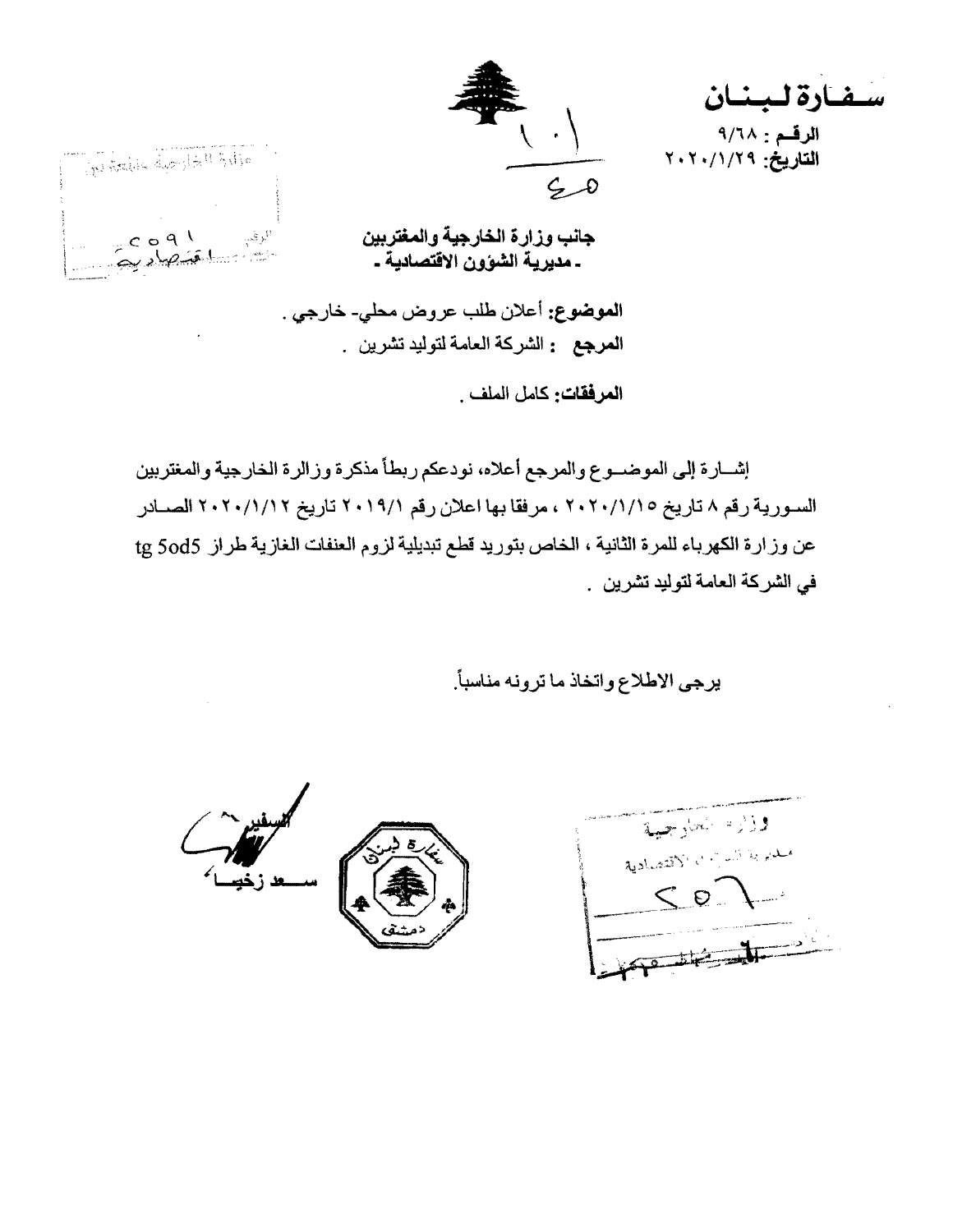الجمهورية العربية السورية وزارة الخارجية والمغتربين ادارة الأمن



الرقم: ٨ التاريخ: ١/١/١٠٢٠٢

تهدى وزارة الخارجية والمغتربين في الجمهورية العربية السورية أطبب تحياتها إلى كافة السفارات والبعثات الدبلوماسية في دمشق، وتتشرف بإيداعها الإعلان رقم ٢٠١٩/١ تاريخ ٢٠/١/١٢ ٢٠٢ الصادر عن وزارة الكهرباء للمرة الثانية الخاص بتوريد قطع تبديلية لزوم العنفات الغازية طراز TG 5OD5 في الشركة العامة لتوليد تشرين

ترجو وزارة الكهرباء إيداع المنافصة للجهات المعلية في بلدكم.

تغتنم وزارة الخارجية والمغتربين في الجمهورية العربية السورية هذه المناسبة لتعرب لكافة السفارات والبعثات الكريمة عن فائق الاحترام والتقدير بز ِ ِ



قاریخ الورود <sub>م</sub>مکر *پارا*نخ دقم المودود سلمل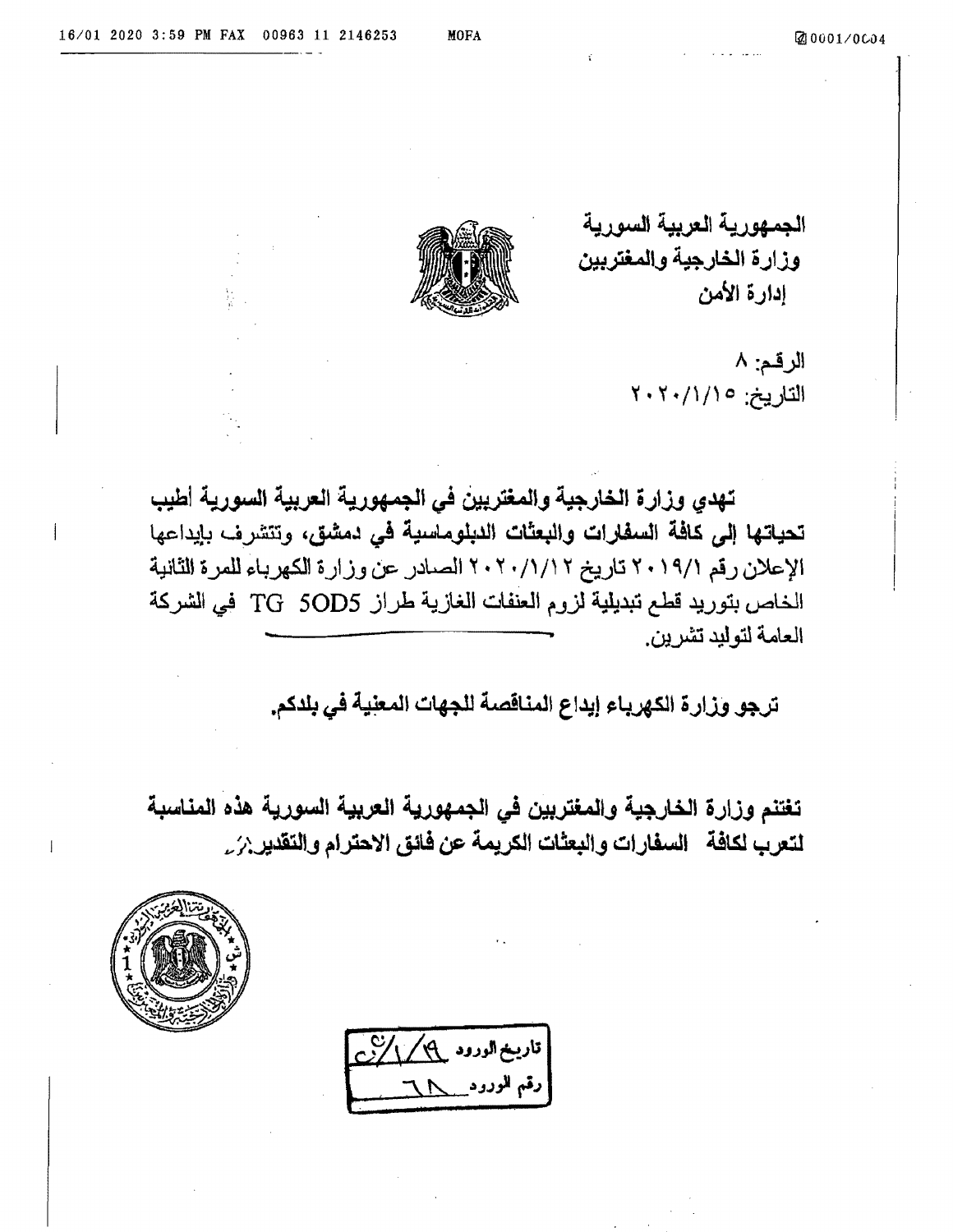

سفارة لبنان

الرقم: ٩/٦٨ التاريخ: ٢٠٢٠/١/٢٩

جانب وزارة الخارجية والمغتربين ـ مديرية الشؤون الاقتصادية ـ

الموضوع: أعلان طلب عروض محلي- خارجي . ا**لمرجع :** الشركة العامة لتوليد تشرين .

المرفقات: كامل الملف .

إشارة إلى الموضوع والمرجع أعلاه، نودعكم ربطاً مذكرة وزالرة الخارجية والمغتربين السورية رقم ٨ تاريخ ١/ ١/ ٢٠٢٠ ، مرفقا بها اعلان رقم ٢٠١٩/١ تاريخ ٢٠١/١/١٢ الصـادر عن وزارة الكهرباء للمرة الثانية ، الخاص بتوريد قطع تبديلية لزوم العنفات الغازية طراز tg 5od5 في الشركة العامة لتوليد تشرين .

يرجى الاطلاع واتخاذ ما ترونه مناسباً.



 $\sim 40$  km  $^{-1}$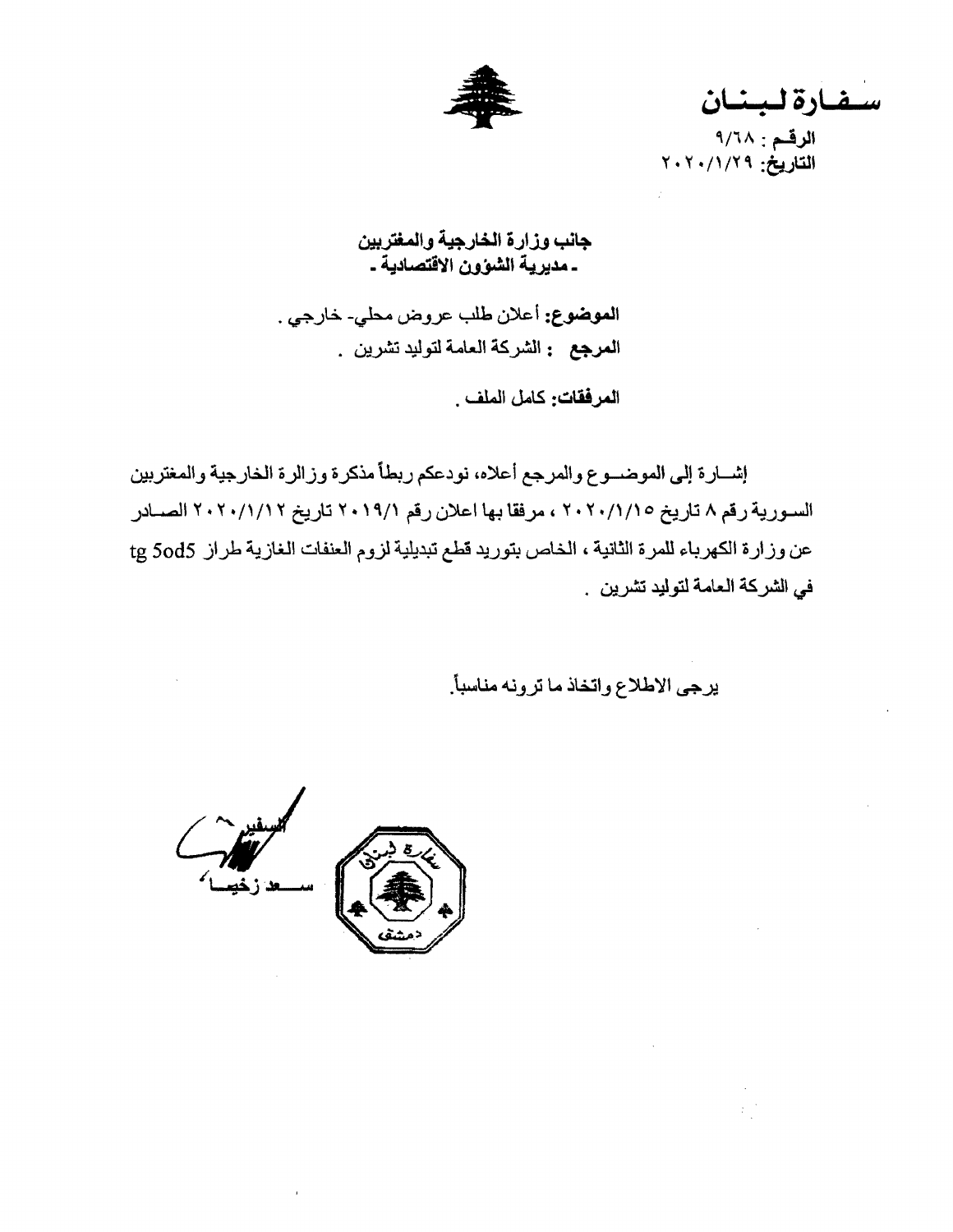الرقم: ٩/١٥٣ التاريخ: ٢٠٢٠/٢٠٧

والمقارحية والمعقوبين  $\mathbb{E}_{\mathbb{E}_{\mathbb{E}_{\mathbb{E}_{\mathbb{E}_{\mathbb{E}_{\mathbb{E}_{\mathbb{E}}}}}}\mathbb{E}_{\mathbb{E}_{\mathbb{E}_{\mathbb{E}}}}\mathbb{E}_{\mathbb{E}_{\mathbb{E}_{\mathbb{E}}}}\mathbb{E}_{\mathbb{E}_{\mathbb{E}_{\mathbb{E}}}}\mathbb{E}_{\mathbb{E}_{\mathbb{E}_{\mathbb{E}}}}\mathbb{E}_{\mathbb{E}_{\mathbb{E}_{\mathbb{E}}}}\mathbb{E}_{\mathbb{E}_{\mathbb{E}_{\mathbb{E}}}}\mathbb{E}_{\mathbb{E}_{\mathbb{E}}}\math$  $\sim$ 

> جانب وزارة الخارجية والمغتربين ـ مديرية الشوون الاقتصادية ـ

الموضوع: أعلان طلب عروض محلي- خارجي . ا**لمرجع :** الخارجية السورية .

ا**لمرفقات :** كامل الملف .

إشسارة إلىي الموضسوع والمرجع أعلاه، نودعكم ربطأ مذكرة وزارة الخارجية والمغتربين السسورية رقم ١٣ تاريخ ٢٠٢٠/١/ ٢٠٢٠/١/ مرفقا بها اعلان رقم ٢٠٢٠/١/ تاريخ ٢٠٢٠/١/٢٣ الخاص بتوريد وتنفيذ محطة تحويل الاذقية ٢٠/٦٦/٢٣ ك. ف خارجية جديدة (على اسساس المفتاح باليد ) مع القطع التبديلية وحضـــور الاختبار ات والتدريب بموجب تســـهيلات دفع العارض الخارجي وبالليرات السورية للعارض المحلى

يرجى الاطلاع واتخاذ ما ترونه مناسباً.



TIT SHIELL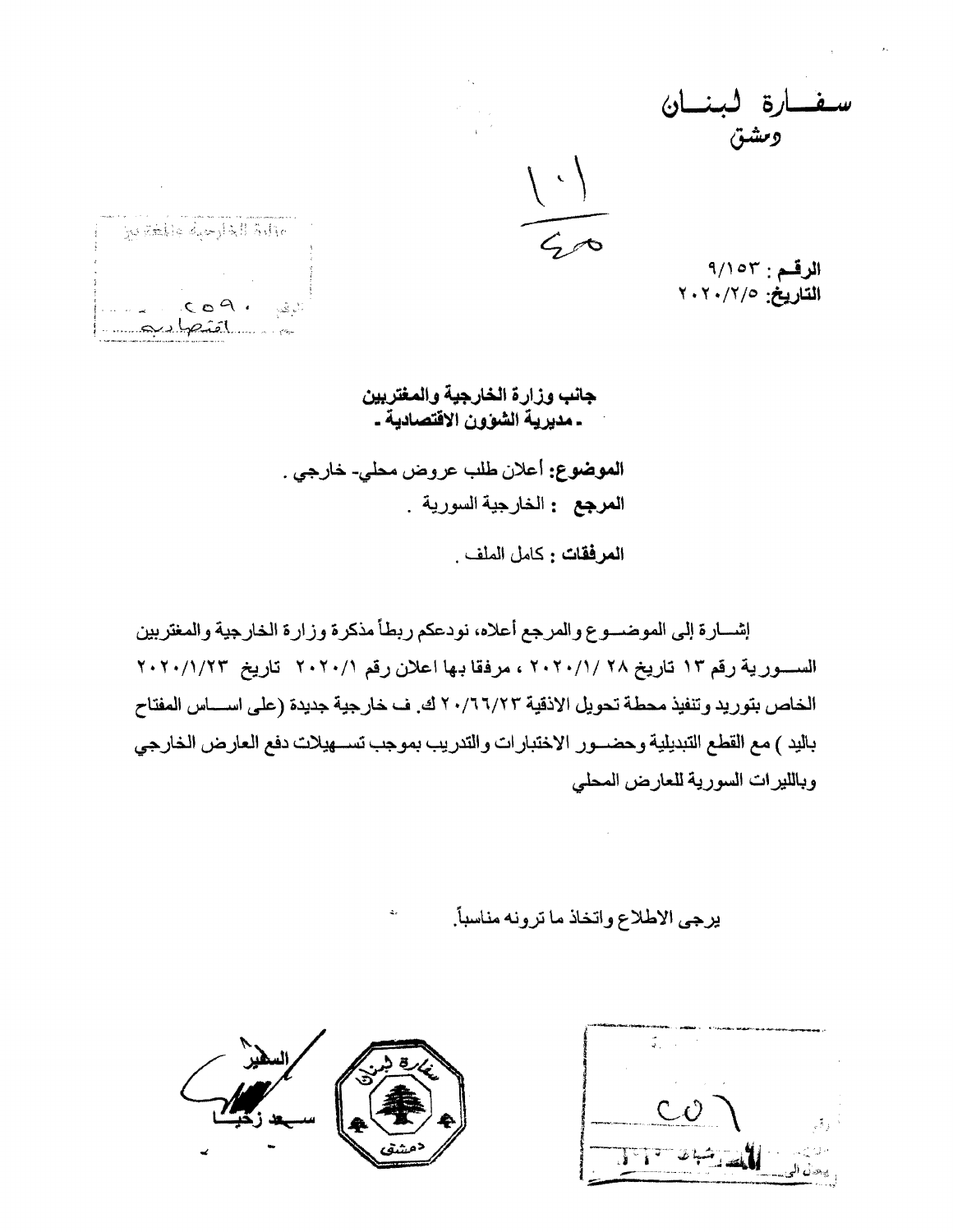mur A

الجمهورية العريبة السورية وزارة الخارجية والمغتربين ادارة الأمن



الرقم: ١٣ التاريخ: ٢٠٢٠/١/٢٠٢

تهدي وزارة الخارجية والمغتربين في الجمهورلية العربية السورية أطيب تحياتها إلى كافة السفارات والبعثات الدبلوماسية في بهشق، وتتشرف بإيداعها الإعلان رقم ٢٠٢٠/١/ تاريخ ٢٠٢٠/١/٢٣ الخاص بتواريد وتنفيذ محطة تحويل اللاذقية ٢٠/٦٦/٢٣٠ لك ف خارجية جديدة ( على أساسٍ مفتاح باليد ) مع القطع التبديلية وحضور الاختبارات والتدريب بموجب تسهيلاك دفع للعارض الخارجي وبالليرات السورية للعارض المحلي.

ترجو وزارة الكهرباء إيداع المناقصة للجهات المعنية في بلدكم.

تغتنم وزارة الخارجية والمغتربين في الجمهورية العريلة السورية هذه المناسبة لتعرب لكافة – السفارات والبعثات الكريمة عن فانق الاحترام والتقدير , , ,

 $\sqrt{2}$ 

<mark>| تاریخ الورود</mark> <mark>کے ک</mark> زقم الوزود  $\bigcup_{\mathcal{C}}$  ) ر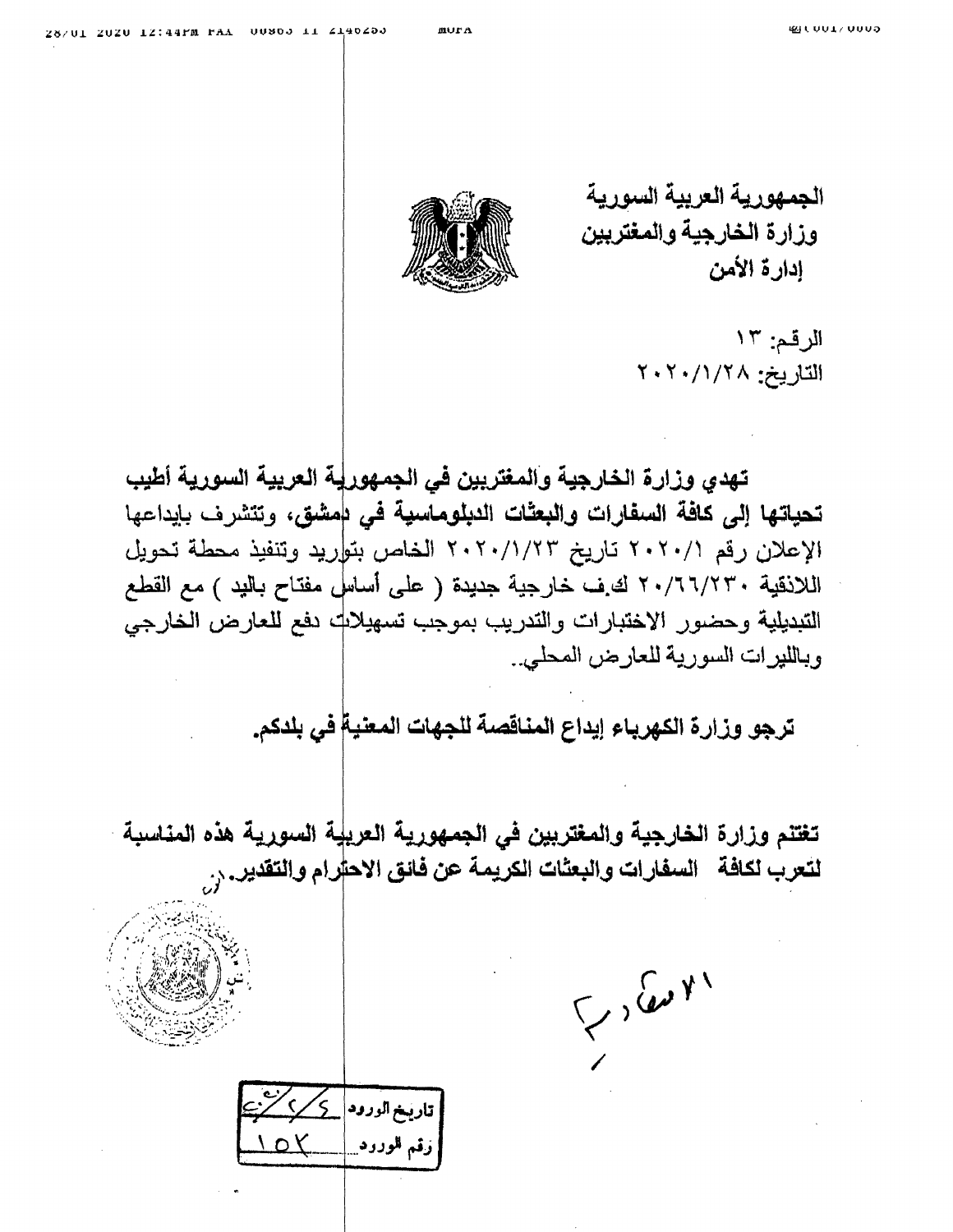الجمهوريه العربية السورية . وزارة الكشربك الوسسة العامة لنقل الكهرباء

مديرية العقود



إعلان طلب عروض خارجي - داخلي رڤم ٢٠٢٠/١ بالسلءة الكلبة

تعلن الموسسة العامة لنقل الكهرباء عن حاجتها لتوريد وتنفيذ محطة تحويل اللالذقية ٢٠/٦٦/٢٣٠ ك.ف خارجية جديدة (علمي أساس مفتاح باليد) مع القطع التبديلية وحضور الاختبارات والتدريب! بموجب تسهيلات دفع للعارض الخارجي وبالليرات السورية للعارص المحلي .

ونْلِكَ وَفَقَأَ لَلْشَروط الْمَحْدَةِ في اِضْبِلَرة طُلْبَ الْعَروض رقم ٢٠٢٠/١ الْمَنْشُورة عِلَى العوقع الإلكتروني للمؤسسة ( WWW.PETE.GOV.SY ) ويمكن للراغبين في العشاركة الحصول عليها لهن مدبرية العقود – في العزمسة العامة للقل الكهرباء فيما بين الساعة الحادية عشرة والرابعة عشرة .

- س قيمة الاضبارة :/ ١٥٠ / يورو للعارض الخارجي .  $\mathbb O$
- / ١٠٠٠٠٠/ ليرة سورية للعارض المحلي . ـ التأمينات الأولية : / ١٧٥٠٠٠/ يورو للعارض الخارجي .
- / ١٢٣/ مليون ليرة سورية للمارض المعلى .
	- التأمينات النهاتية: 0% من قيمة الإحلة.
		- مدة التنفيذ: /١٧/ شهر: أ
	- مدة ارتباط العلوض بعرضه : /٩٠/ بوما".
- \_ تدفع الموسسة سلفة بنسبة ٢٠% من القيمة الإجمالية للعقد وفق أحكام المـلاة|/٢ ١/ مـن دفتر. الشروط الحقوقية والعالية
	- ـ تقدم الأسعلر بالتسبة للعارض الخارجي باليورو وبالليرات السورية لتغلية فيملة المواد والخدمات المحلية .
- . و بالنسبة للعارض المحلـى اتقدم الأسعار بـالليرات السـورية ويحـق للعـارض| تقديم أسـعاره بـالحـلات الأجنبيـة للتجهزات والمواد والمستلزمات المستوردة من الخارج فقط , وتسدد باللبرات السورية وفق نشرة أسعار وسطى صرف العملات الأجنبية الخاصة بالمصارف الصائرة عن مصرف سورية المركزي بتاريخ الاستحقاق , على أن يكون العنعهد قد استورد التوريدات ومستلزمات تنفيذ العقد من الخارج ويثبت أذلك بوشانق رسمية \_ أمـا الأعمـال
- O المنتية والكهرباتية والتركيب والنقل الداخلي والتأمين وحضور الاختيارات والتأريب فتقدم بالليرات السورية . ـ تقدم العروض إلى ديوان المؤسسة العلمة لنقل الكهرياء الكاتن فـي دمشق ـــ المـرأة ـــ شــار ع ١٧ نيسان مقابل فندق الكلرلتون وذلك حتى نهاية الدوام الرسمي ليوم كمز ص الـواقع في ٢، ٢ ] [ \_ / ٢٠٢٠. دمشق في <sub>د ۲</sub>۰۲۰/۰ / ۲۰۲۰/

الدير العام للمؤسسة العامة لنقل الكشرباء

المندس نواز الظاهر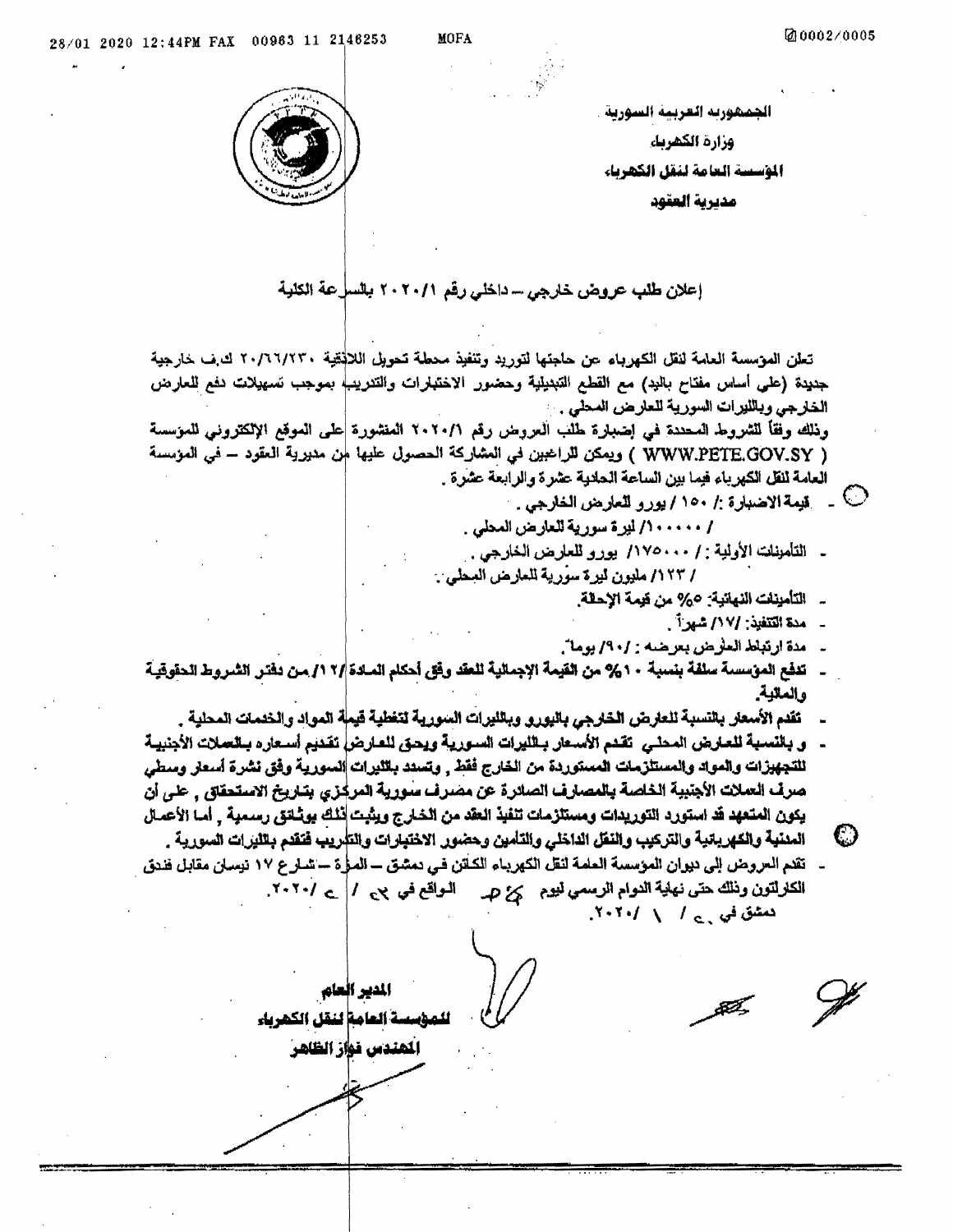**SYRIAN ARAB REPUBLIC** FURLIC ESTABLISHMENT FOR TRAANSMISSION OF ELECTRICITY **CONTRACTS DEPARTMENT** 



## External – Internal CALL FOR offers No. 1/2020 Urgently( by payment facilities)

Public Establishment for Transmission of Electricity announces its need to supply and execute New Outdoor substation for Lattakia transformation substation 20/66/230 K.V (Turn Key Basis) with spare parts , attending tests and training under payment facilities for foreign bidder and with Syrian Pound for local bidder.

according to the conditions specified in the file of call for tenders No.1/2020 which is published on the website of Public Establishment for Transmission of Electricity (WWW.PETE.GOV.SY).

Those interested in participation can obtain a copy of the file from the contracts department in the Establishment between 11-14 a/m.

-value of the file :/ 150 / Euro for foreign bidder.

/ 100000 / S.P for local bidder.

- Bid Bond: / 175000/ EURO for foreign bidder.

/123/ million S.P for local bidder.

 $-$ Performance bond: an amount equivalent to (5%) of the award value.

- Execution period: /17/ Months.
- Validity of the offer: /90/ days.
- PETE will pay an advance payment equal to 10% (Ten percent) of the total value of the contract in accordance with article/12/ of the Juridical and Financial Book of condition.
- Prices should be offered for the foreign bidder in Euro and Syrian Pounds to cover the material's value and local services
- And for local bidder, The prices are presented by Syrian Pound and the bidder has the right to present the prices with foreign currencies for equipment, materials and imported requisites form aboard only and paid by S.P according to the bulletin prices of foreign currencies related to the bank and issued by central bank of Syria on the date of dues, provided that the contractor should import the suppliers  $\bigcirc$ and requisites of the execution of the contract from aboard and proved that by official documents but the crection, electrical, and civil works, internal transport, the insurance and attendance tests and training shall be presented by Syrian Pound.
- Offers should be presented within a period terminating at the end of the official business hours of dated of the day  $\int$  Sunday on 23 / 2020 to the Registration office of PETE at Mezzeh - 17 Nissan Street- in front of Carlton Hotel.

Damascus, 20 / 1 / 2020.

Cla **General Director of PETE** Eng. Fawaz AL-Zaher. فسيستحصن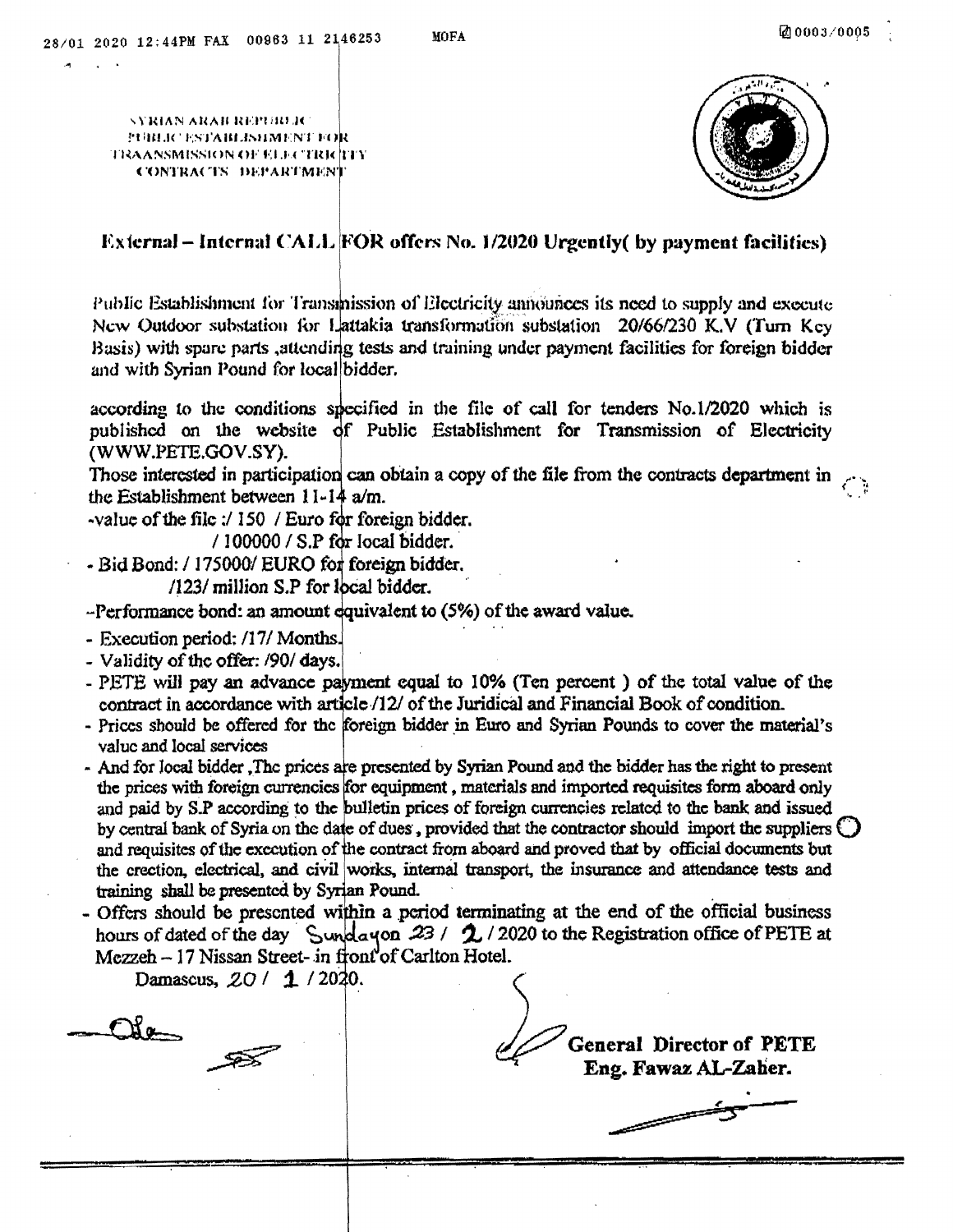Õ,



وزأاة الخارجية والمغة بين  $\forall p \alpha.2$ الرفع  $W = 2.1$ 

الرقم: ٩/١٥٢ التاريخ: ٢٠٢٠/٢/٢

جانب وزارة الخارجية والمغتربين ـ مديرية الشوون الاقتصادية ـ

الموضوع : أعلان طلب مناقصة صيانة العنف الغازية . ا**لمرجع :** الخارجية السورية .

ا**لمرفقات :** كامل الملف .

إشسارة إلى الموضىوع والمرجع أعلاه، نودعكم ربطاً مذكرة وزارة الخارجية والمغتربين السورية رقم ١٤ تاريخ ٢٠٢٠/١/ ٢٠٢٠/١، مرفقا بها اعلان رقم ١/٢٧٧/ص/ع تاريخ ٢٠٢٠/١/١٢ ، صسادر عن وزارة النفط والثروة المعدنية الشيركة السبورية للغاز ، من اجل صبيانة العنفة الغازية . manturbo-thm -1304-12-841

يرجى الاطلاع واتخاذ ما ترونه مناسباً.

1. 1984年 شباط والمجابية  $\mathcal{L}$ 

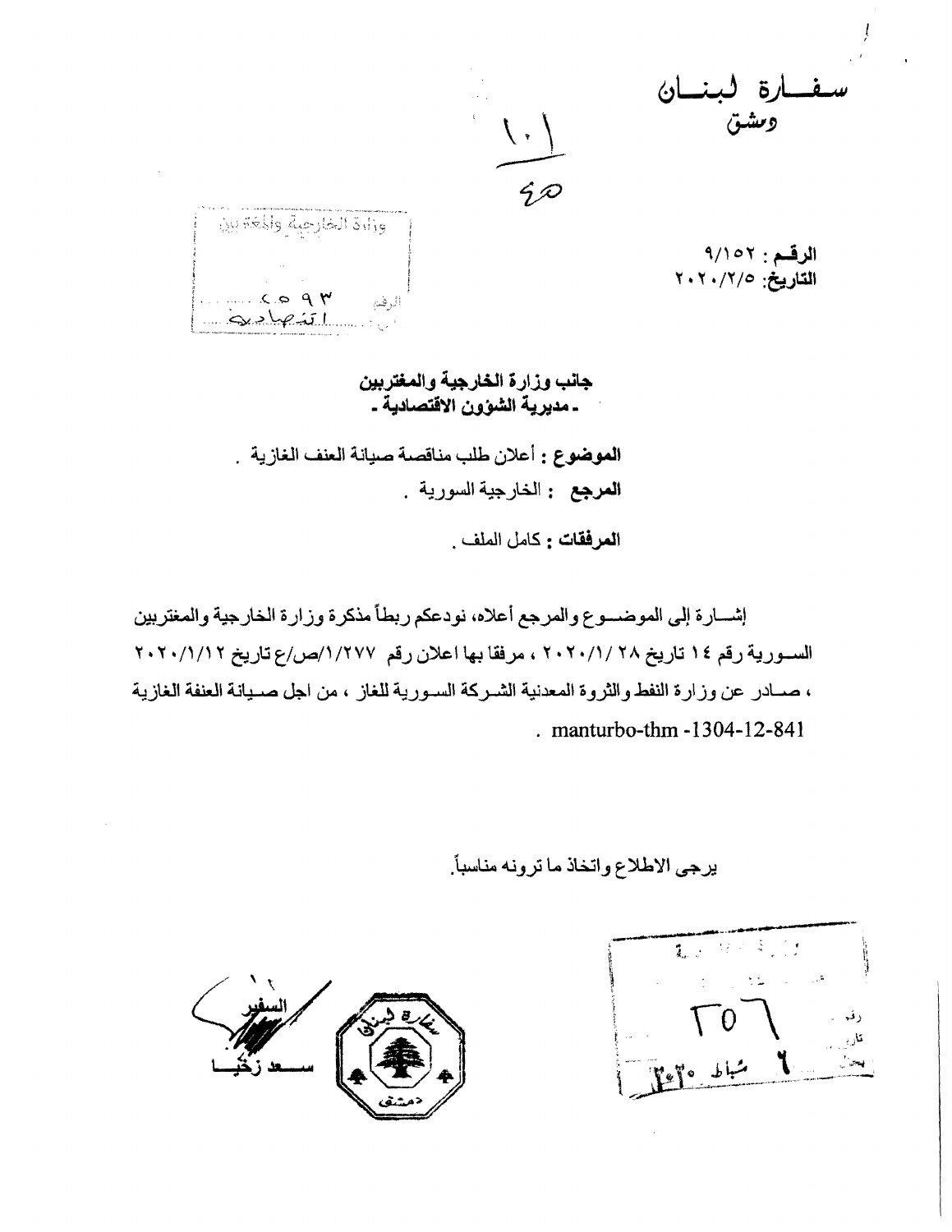الجمهورية العربية السورية وزارة الخارجية والمغتربين ادارة الأمن



الرقم: ١٤ التاريخ: ٢٠/١/٢٨

تنهدي وزارة الخارجية والمغتربين في الجمهورية العريية السورية أطيب تحياتها إلى كافحة السفارات والبعثات الدبلوماسية في دمشق، وتتشرف بإيداعها الإعلان رقم ١/٢٧٧/ص/ع تاريخ ٢٠/١/١/٢ ٢٠٢ الصادر عن وزارة النفط والثروة المعدنية الشركة السورية للغاز، عن مناقصة خارجية للمرة الثانلية من أجل صيانة العنفة الغازية Manturbo-thm-1304-12-841.

ترجو الشركة السورية للغاز إيداع المناقصة للجهات المعنية في بلدكم.

تغتنم وزارة الخارجية والمغتربين في الجمهورية العرلية السورية هذه المناسبة لتعرب لكافة السفارات والبعثات الكريمة عن فانق الاحترام والتقدير. <sub>أرم</sub>



| قاریخ الورود کے *ک* 

 $\left\{ \text{c}^{\prime}\right\}$